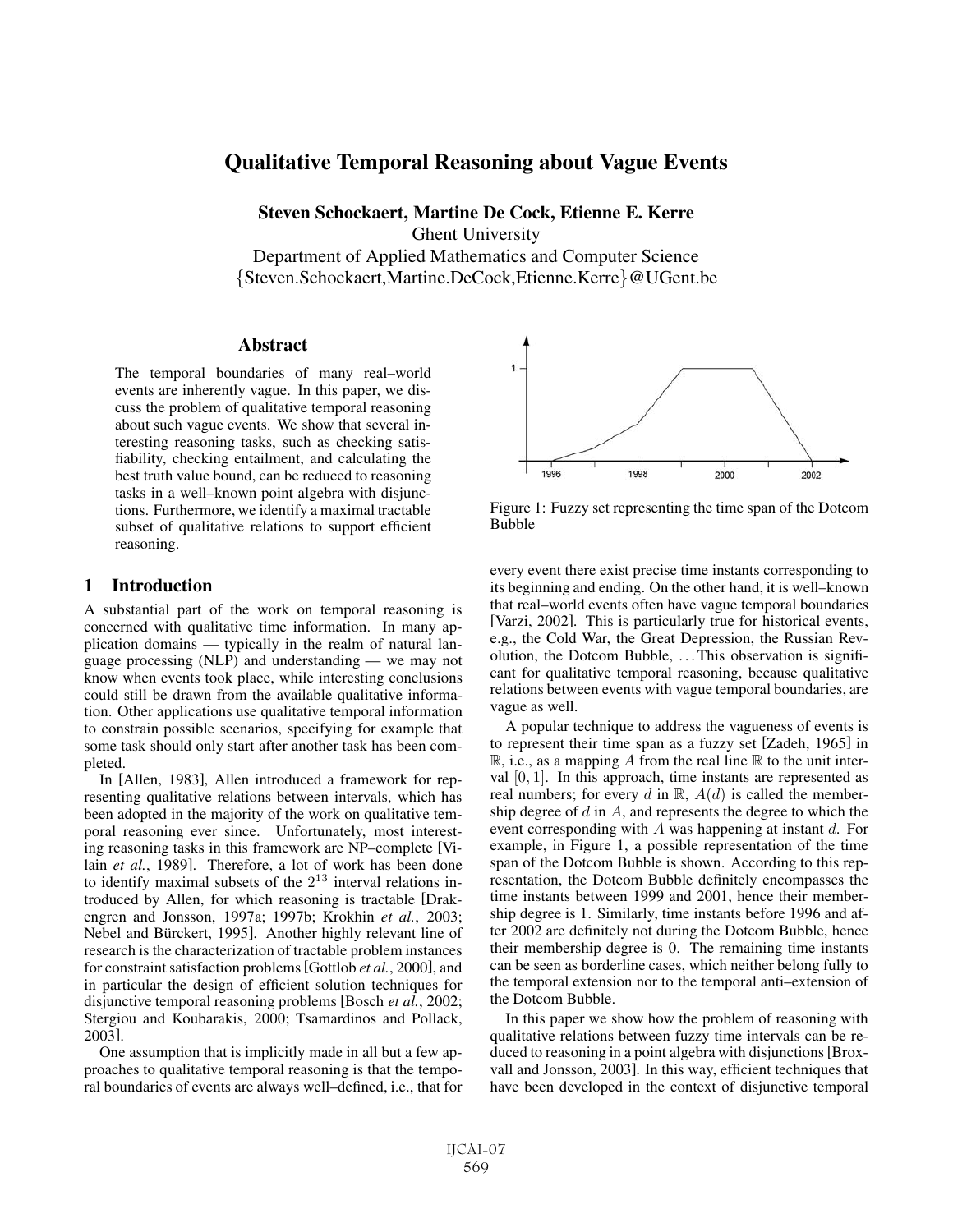reasoning, can be used to decide, for example, the satisfiability of a set of qualitative relations between fuzzy time intervals. Furthermore, we show how entailment checking and calculating the best truth value bound can be reduced to satisfiability checking. To the best of our knowledge, this is the first paper in which complete procedures for qualitative temporal reasoning about vague events are provided. Finally, we show that deciding satisfiability is NP–complete, and provide a maximal tractable subset of qualitative relations<sup>1</sup>.

## 2 Related work

Vagueness has many faces, requiring different techniques in different contexts. Most work on vague temporal knowledge deals with situations where events have precise boundaries, but where our knowledge about them is vague, e.g., "A started in the *early summer* of 2004", or "A happened *about* 3 hours after B". This kind of vagueness, which is purely epistemic, is usually modelled in the framework of possibility theory [Dubois and Prade, 1989; Godo and Vila, 1995]. In [Dubois *et al.*, 2003], an extension of Allen's interval algebra is introduced to cope with statements like "A happened *long* before B". To support reasoning, a composition table is introduced, but, unfortunately, reasoning with this composition table is not shown to be complete. In [Badaloni and Giacomin, 2006], fuzzy sets of basic Allen relations, i.e. mappings from the 13 basic interval relations to the unit interval [0,1], are considered to represent preferences. Interestingly, all main reasoning tasks are shown to be NP–complete, and a maximal tractable subalgebra is identified. Fuzzy sets of basic Allen relations have also been considered in [Guesgen *et al.*, 1994].

However, in all these approaches, it is assumed that events have precise, albeit unknown, temporal boundaries. As explained in the introduction, even in the face of complete knowledge, our temporal knowledge about events may be affected by vagueness. Several generalizations of Allen's interval relations to represent qualitative relations between fuzzy time intervals have already been proposed [Nagypál] and Motik, 2003; Ohlbach, 2004; Schockaert *et al.*, 2006b], similar in spirit to measures for comparing and ranking fuzzy numbers[Dubois and Prade, 1983; Bodenhofer, 1999]. Moreover, the necessity of dealing with vague events and time periods has been pointed out in various contexts, including semantic web reasoning [Bry *et al.*, 2003], representing historical information in ontologies [Nagypál and Motik, 2003], interpreting temporal expressions in business news documents [Kalczynski and Chou, 2005], and temporal question answering [Schockaert *et al.*, 2006a]. The issue of reasoning with qualitative relations between fuzzy time intervals has only been addressed in [Schockaert *et al.*, 2006a], where a sound but incomplete algorithm is introduced to find consequences of a given, limited set of assertions. In this paper, we provide a general framework for qualitative temporal reasoning about vague events, provide complete reasoning procedures, and identify a maximal tractable subset of qualitative temporal relations.

# 3 Preliminaries

#### 3.1 Fuzzy temporal constraints

We will represent the time span of an event as a fuzzy set in  $\mathbb{R}$ , i.e., as a mapping A from  $\mathbb{R}$  to [0, 1]. For clarity, traditional sets are sometimes called crisp sets in the context of fuzzy set theory. For every  $\alpha$  in [0, 1], we let  $A_{\alpha}$  denote the subset of R defined by

$$
A_{\alpha} = \{x | x \in \mathbb{R} \land A(x) \ge \alpha\}
$$

 $A_{\alpha}$  is called the  $\alpha$ -level set of the fuzzy set A. In particular,  $A_1$  is the set of instants (real numbers) that fully belong to the time span of the event under consideration. To adequately generalize the notion of a time interval, some natural restrictions on the the  $\alpha$ -level sets are typically imposed.

Definition 1 (Fuzzy time interval) *[Schockaert* et al.*, 2006b] A fuzzy (time) interval is a mapping* A *from* R *to*  $[0, 1]$ *, such that for every*  $\alpha$  *in*  $[0, 1]$ *,*  $A_{\alpha}$  *is a (non–degenerate) closed interval.*

For a fuzzy interval A and  $\alpha \in ]0,1]$ , we let  $A_{\alpha}^-$  and  $A_{\alpha}^+$  denote the beginning and ending of the interval  $A_{\alpha}$ .

When the time spans of events are vague, then also the qualitative temporal relations between them are a matter of degree. Traditionally, qualitative relations between time intervals are defined by means of constraints on the boundary points of these intervals. For fuzzy time intervals, a different approach must be adopted. However, note that for crisp intervals  $[a^-, a^+]$  and  $[b^-, b^+]$ , we have that  $a^- < b^-$  is equivalent to:

$$
(\exists x)(x \in [a^-, a^+] \land (\forall y)(y \in [b^-, b^+] \Rightarrow x < y)) \tag{1}
$$

Let A and B be fuzzy time intervals. The degree  $bb^*(A, B)$ to which the beginning of  $A$  is before the beginning of  $B$  can be expressed as [Schockaert *et al.*, 2006b]:

$$
bb^{\ll}(A,B) = \sup_{x \in \mathbb{R}} T_W(A(x), \inf_{y \in \mathbb{R}} I_W(B(y), L^{\ll}(x,y)))
$$

where  $T_W$  and  $I_W$  are defined for every a and b in [0, 1] by

$$
T_W(a, b) = \max(0, a+b-1)
$$
  

$$
I_W(a, b) = \min(1, 1 - a + b)
$$

and  $L^{\ll}$  is the characteristic mapping of  $\lt$ , i.e.,  $L^{\ll}(x, y) =$ 1 if  $x < y$  and  $L^{\ll}(x, y) = 0$  otherwise. Note that the definition of  $bb^{\ll}$  is a generalization of (1), where  $\forall$  and  $\exists$  have been generalized by the infimum and supremum. To generalize logical conjunction and implication, large classes of  $[0, 1]^2$  –  $[0, 1]$  mappings, called t–norms and implicators resp., may be used. However, it has been shown in [Schockaert *et al.*, 2006b] that the particular choice of  $T_W$  and  $I_W$  leads to many interesting properties. In the same way, we can express the degree  $ee \leq (\overline{A}, B)$  to which the end of  $\overline{A}$  is before the end of B, the degree  $be \leq (A, B)$  to which the beginning of A is before the end of B and the degree  $eb \leq (A, B)$  to which the end of  $A$  is before the beginning of  $B$  as:

$$
ee^{\ll}(A, B) = \sup_{y \in \mathbb{R}} T_W(B(y), \inf_{x \in \mathbb{R}} I_W(A(x), L^{\ll}(x, y)))
$$
  
\n
$$
be^{\ll}(A, B) = \sup_{x \in \mathbb{R}} T_W(A(x), \sup_{y \in \mathbb{R}} T_W(B(y), L^{\ll}(x, y)))
$$
  
\n
$$
eb^{\ll}(A, B) = \inf_{x \in \mathbb{R}} I_W(A(x), \inf_{y \in \mathbb{R}} I_W(B(y), L^{\ll}(x, y)))
$$

<sup>&</sup>lt;sup>1</sup>Throughout this paper, we assume  $P \neq NP$ .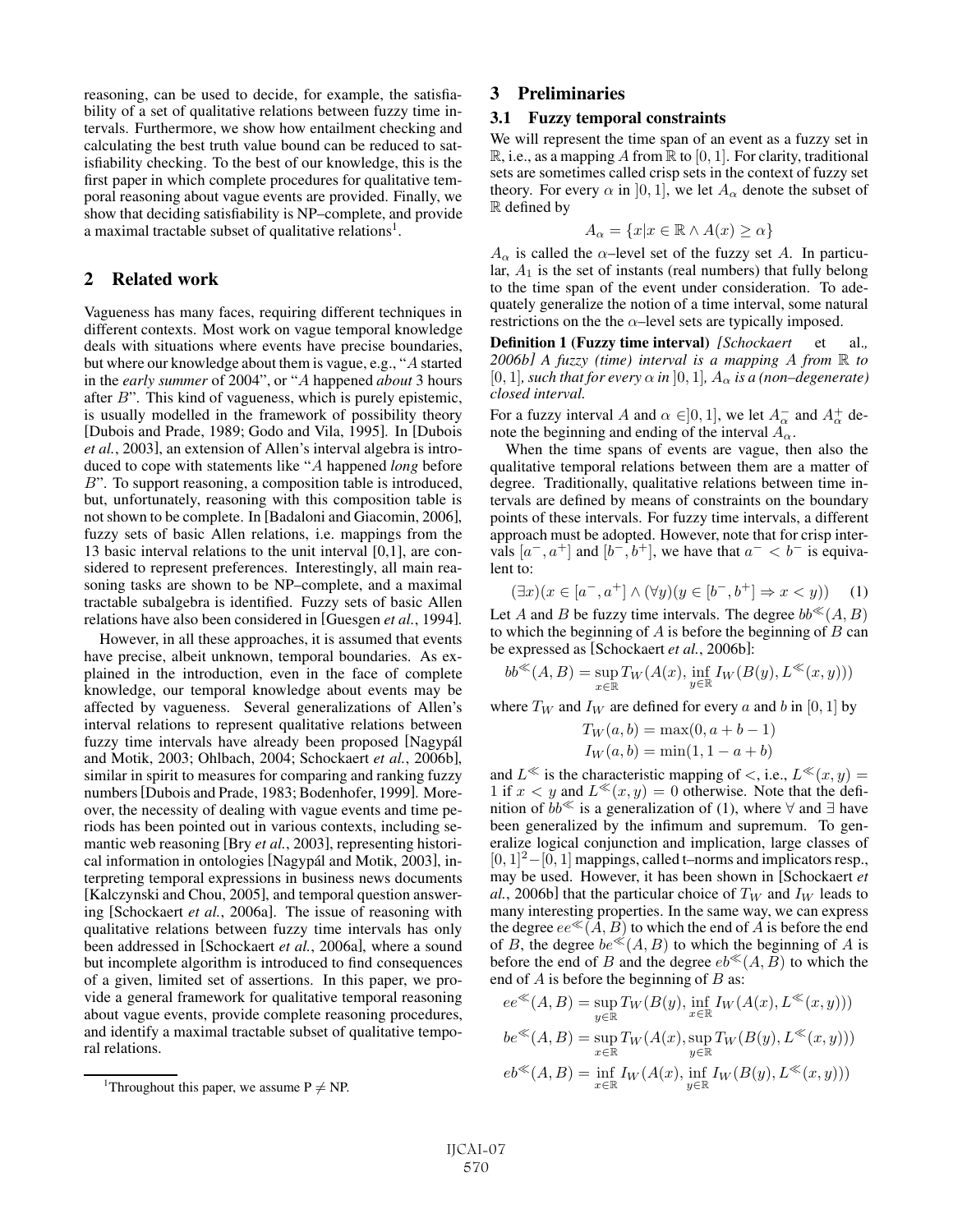Finally, the degree  $bb^*(A, B)$  to which the beginning of A is before or at the same time as the beginning of  $B$  is defined by

$$
bb^*(A, B) = 1 - bb^*(B, A)
$$

and analogously for  $ee^{\preccurlyeq}(A, B)$ ,  $be^{\preccurlyeq}(A, B)$  and  $eb^{\preccurlyeq}(A, B)$ .

### 3.2 A point algebra with disjunctions

In [Broxvall and Jonsson, 2003], a point algebra extended with disjunctions is introduced, in which formulas like

$$
(< \vee \leq \vee =)(x_1, x_2, x_3, x_4, x_5, x_6) \tag{2}
$$

can be expressed. Formulas such as (2) are used to express constraints on (unknown) time instants. In general, we define a P–formula over a set of variables  $X$  as an expression of the form  $(r_1 \vee r_2 \vee \cdots \vee r_n)(x_1, x_2, \ldots, x_{2n})$  where  $r_i$   $(i \in$  $\{1, 2, \ldots, n\}$  is either  $\lt, \leq$ ,  $=$  or  $\neq$ , and  $x_1, x_2, \ldots, x_n \in$ X. We will call an expression of the form  $r_1 \vee r_2 \vee \cdots \vee r_n$ a P–relation. Furthermore, we will refer to a P–interpretation over X as a mapping from X to R. A P–interpretation  $\mathcal I$  over X satisfies  $\langle \langle \rangle(x, y)$  iff  $\mathcal{I}(x) < \mathcal{I}(y)$ , satisfies  $\langle \langle \rangle(x, y)$  iff  $\mathcal{I}(x) \leq \mathcal{I}(y)$ , etc. Furthermore,  $\mathcal I$  satisfies a P–formula like (2) iff I satisfies  $\left\langle \langle x_1, x_2 \rangle \right\rangle$ , or I satisfies  $\left\langle \leq \rangle (x_3, x_4)$ , or *I* satisfies  $(=)(x_5, x_6)$ . A set  $\Psi$  of P–formulas over a set of variables  $X$  is said to be P–satisfiable if there exists a P– interpretation over X that satisfies every P–formula in  $\Psi$ . A P–interpretation meeting this requirement is called a P–model of  $\Psi$ .

### 4 A motivating example

In many NLP tasks, an ordering of events occurring in documents has to be identified. Such an ordering is useful, for example, for automatic text summarization, or to support question answering. As a motivating example, we consider the task of summarizing a set of documents related to recent trends in economy, in particular the Dotcom Bubble2 and the British Property Bubble<sup>3</sup> (a recent real estate bubble in Great Britain). From these documents, we learn that the British Property Bubble has existed since 1998 and that the Dotcom Bubble ended around 2001. Let  $[x_{dc}^-, x_{dc}^+]$  denote the time span of the Dotcom Bubble, and  $[x_{bbb}^-, x_{bpb}^+]$  the time span of the British Property Bubble, then we can establish from these facts the following P–formula:

$$
(<)(x_{bbb}^{-}, x_{dc}^{+})
$$

On the other hand, the document about the British Property Bubble also states as one of its reasons:

A falling stock market, especially after the dot-com bubble, feeding into a general lack of confidence in the stock market.

Let  $[x_{f,sm}^{-}, x_{f,sm}^{+}]$  be the time span of the fall of the stock market, then we can represent this as

$$
(\le)(x^+_{fsm},x^-_{bpb})\\(<)(x^+_{dc},x^+_{fsm})
$$

2 http://en.wikipedia.org/wiki/Dotcom bubble, accessed June 16, 2006

3 http://en.wikipedia.org/wiki/British property bubble, accessed June 16, 2006

However, this set of P–formulas is inconsistent, because it allows to deduce the following cycle:

$$
x_{bpb}^- < x_{dc}^+ < x_{fsm}^+ < x_{bpb}^-
$$

In the traditional framework, where the temporal boundaries of events are assumed to be crisp, the only way out seems to be to reject some of the information, such that the remaining set of P–formulas is consistent.

However, it is clear that the real cause of this inconsistency is not the presence of false information, but the vagueness of the events involved. Rather than modelling the time spans of these events as intervals, we should acknowledge that these time spans may be fuzzy. The knowledge extracted from the documents may then be represented by stating that the fuzzy time intervals  $X_{dc}$ ,  $X_{bpb}$  and  $X_{fsm}$ , whatever their exact definition is, should satisfy

$$
be^{\ll}(X_{bpb}, X_{dc}) = 1
$$
  

$$
eb^{\ll}(X_{fsm}, X_{bpb}) \ge \alpha
$$
  

$$
ee^{\ll}(X_{dc}, X_{fsm}) \ge \beta
$$

where  $\alpha, \beta \in ]0, 1]$ . Initially, we may assume that  $\alpha = \beta = 1$ , i.e., we assume that the fall of the stock market was fully before the British Property Bubble, and that the end of the Dotcom Bubble was fully before the end of the fall of the stock market. Since this again leads to inconsistency, we may weaken these interpretations by lowering the value of α and/or β. It is of interest to find maximal values for α and  $\beta$  that lead to a consistent representation, in the same way that traditionally, we are interested in maximal consistent subsets of assertions.

## 5 Temporal reasoning about vague events

#### 5.1 Temporal relations between vague events

We will define qualitative relations between fuzzy intervals as upper and lower bounds for the measures  $bb^{\ll}$ ,  $bb^{\ll}$ ,  $ee^{\ll}$ ,  $ee^{\preccurlyeq}$ ,  $be^{\preccurlyeq}$ ,  $ee^{\preccurlyeq}$ ,  $eb^{\preccurlyeq}$  and  $eb^{\preccurlyeq}$  introduced in Section 3.1. In the remainder of this paper, we will assume that all these upper and lower bounds are taken from a fixed set  $M =$  $\{0, \Delta, 2\Delta, \ldots, 1\}$ , where  $\Delta = \frac{1}{\rho}$  for some  $\rho \in \mathbb{N} \setminus \{0\}.$ For convenience, we will write  $M_0$  for  $M \setminus \{0\}$  and  $M_1$  for  $M \setminus \{1\}.$ 

Definition 2 (Basic FI–relation) *A basic FI–relation is an*  $\textit{expression of the form } \textit{bb}_{\leq k}^{\ll}, \textit{bb}_{\geq l}^{\ll}, \textit{bb}_{\geq k}^{\preccurlyeq}, \textit{bb}_{\geq k}^{\preccurlyeq}, \textit{ee}_{\leq k}^{\ll}, \textit{ee}_{\geq l}^{\ll},$  $e e \leq k$ *,*  $e \leq k$ *,*  $b e \leq k$ *,*  $b e \leq k$ *,*  $b e \leq k$ *,*  $e b \leq k$ *,*  $e b \leq k$ *,*  $e b \leq k$  *or*  $eb_{\geq l}^{\leq}$ , where  $k \in M_1$  and  $l \in M_0$ .

Definition 3 (FI–relation) *A FI–relation is an expression of the form*

$$
r_1 \vee r_2 \vee \cdots \vee r_n
$$

*where*  $r_1, r_2, \ldots, r_n$  *are basic FI–relations; n is called the complexity of the FI–relation. The set of all FI–relations is denoted by* F*.*

Definition 4 (FI–formula) *A FI–formula over a set of variables* X *is an expression of the form*

$$
r(x_1,x_2,\ldots,x_{2n})
$$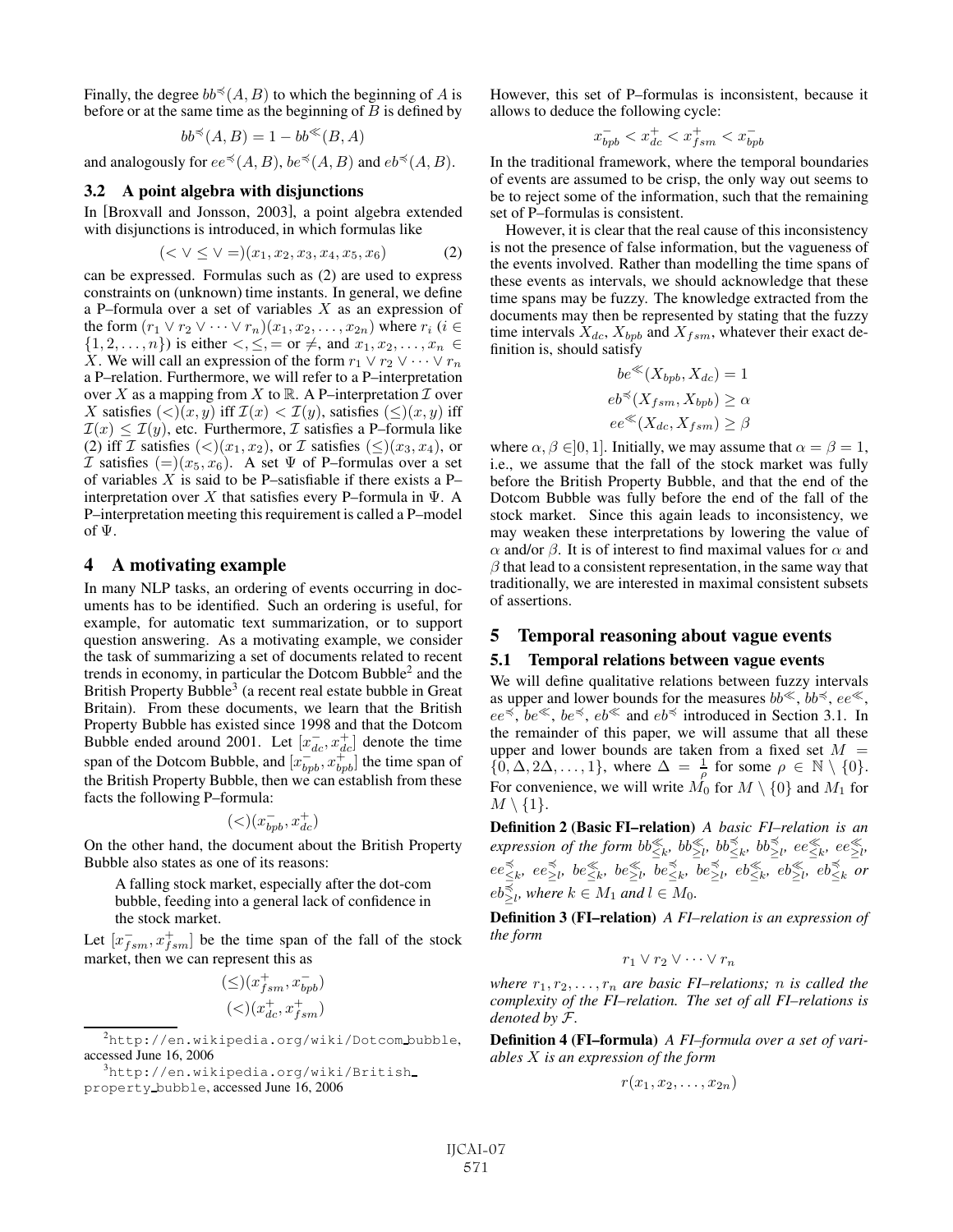*where* r *is an FI–relation of complexity* n*, and*  $x_1, x_2, \ldots, x_{2n}$  *are variables from*  $\hat{X}$ *.* 

Definition 5 (FI–interpretation) *A FI–interpretation over a set of variables* X *is a mapping that assigns a fuzzy interval to each variable in* X. An  $FI<sub>M</sub>$ *-interpretation over* X *is an FI–interpretation that maps every variable from* X *to a fuzzy interval that takes only membership degrees from* M*.*

A FI–interpretation  $I$  over  $X$  satisfies the temporal formula  $bb \leq (x, y)$   $(x, y \in X, l \in M_0)$  iff  $bb \leq (\mathcal{I}(x), \mathcal{I}(y)) \geq l$ , and analogously for other types of basic temporal formulas. Furthermore, *I* satisfies  $(r_1 \vee r_2 \vee \cdots \vee r_n)(x_1, x_2, \ldots, x_{2n})$ iff I satisfies  $r_1(x_1, x_2)$  or I satisfies  $r_2(x_3, x_4)$  or ... or I satisfies  $r_n(x_{2n-1}, x_{2n})$ .

Definition 6 (FI–satisfiable) *A set* Θ *of FI–formulas over a set of variables* X *is said to be FI–satisfiable if there exists an FI–interpretation* I *over* X *that satisfies every FI–formula in* Θ*. A FI–interpretation* I *meeting this requirement is called an FI–model of* Θ*. If there exists an FI*M*–interpretation over X* that satisfies every FI–formula in  $Θ$ ,  $Θ$  is called  $FI<sub>M</sub>$ – *satisfiable.*

### 5.2 FI–satisfiability

To decide if a set of FI–formulas  $\Theta$  is FI–satisfiable, we will reduce this problem to the satisfiability problem in the point algebra with disjunctions described in Section 3.2. This reduction is made possible by virtue of the following proposition, stating that if the upper and lower bounds in a set of formulas are taken from the set  $M$ , as defined above, then we can restrict ourselves to fuzzy intervals that only take membership degrees from M.

Proposition 1 *Let* Θ *be a set of FI–formulas over* X*. It holds that*  $\Theta$  *is FI–satisfiable iff*  $\Theta$  *is FI<sub>M</sub>–satisfiable.* 

The following proposition provides a correspondence between FI–relations and P–relations that will be fundamental in reducing FI–satisfiability to P–satisfiability

Proposition 2 *Let* A *and* B *be fuzzy intervals that only take membership degrees from*  $M, k \in M_1$  *and*  $l \in M_0$ *. It holds that:*

$$
bb^{\ll}(A,B) \ge l \Leftrightarrow A_{l}^{-} < B_{\Delta}^{-} \vee A_{l+\Delta}^{-} < B_{2\Delta}^{-}
$$
  

$$
\vee \cdots \vee A_{1}^{-} < B_{1-l+\Delta}^{-}
$$
  

$$
bb^{\ll}(A,B) \le k \Leftrightarrow B_{\Delta}^{-} \le A_{k+\Delta}^{-} \wedge B_{2\Delta}^{-} \le A_{k+2\Delta}^{-}
$$
  

$$
\wedge \cdots \wedge B_{1-k}^{-} \le A_{1}^{-}
$$
  

$$
ee^{\ll}(A,B) \ge l \Leftrightarrow A_{\Delta}^{+} < B_{l}^{+} \vee A_{2\Delta}^{+} < B_{l+\Delta}^{+}
$$
  

$$
\vee \cdots \vee A_{1-l+\Delta}^{+} < B_{1}^{+}
$$
  

$$
ee^{\ll}(A,B) \le k \Leftrightarrow B_{k+\Delta}^{+} \le A_{\Delta}^{+} \wedge B_{k+2\Delta}^{+} \le A_{2\Delta}^{+}
$$
  

$$
\wedge \cdots \wedge B_{1}^{+} \le A_{1-k}^{+}
$$
  

$$
be^{\ll}(A,B) \ge l \Leftrightarrow A_{l}^{-} < B_{1}^{+} \vee A_{l+\Delta}^{-} < B_{1-\Delta}^{+}
$$
  

$$
\vee \cdots \vee A_{1}^{-} < B_{l}^{+}
$$
  

$$
be^{\ll}(A,B) \le k \Leftrightarrow B_{1}^{+} \le A_{k+\Delta}^{-} \wedge B_{1-\Delta}^{+} \le A_{k+2\Delta}^{-}
$$
  

$$
\wedge \cdots \wedge B_{k+\Delta}^{+} \le A_{1}^{-}
$$

$$
eb^{\ll}(A, B) \ge l \Leftrightarrow A_1^+ < B_{1-l+\Delta}^- \wedge A_{1-\Delta}^+ < B_{1-l+2\Delta}^-
$$
\n
$$
\wedge \cdots \wedge A_{1-l+\Delta}^+ < B_1^-
$$
\n
$$
eb^{\ll}(A, B) \le k \Leftrightarrow B_{1-k}^- \le A_1^+ \vee B_{1-k+\Delta}^- \le A_{1-\Delta}^+
$$
\n
$$
\vee \cdots \vee B_1^- \le A_{1-k}^+
$$

Let  $\Theta$  be a set of FI–formulas over a set of variables X. From this, we will construct a set of variables  $X'$  and a set of P– formulas  $\Psi$  over X' such that  $\Theta$  is FI–satisfiable iff  $\Psi$  is P– satisfiable. From Proposition 1, we know that we can restrict ourselves to fuzzy intervals that only take membership degrees from M. The intuition behind the reduction process is that such a fuzzy interval A is completely characterized by the set of intervals  $\{A_{\Delta}, A_{2\Delta}, \ldots, A_1\}$ , which is in turn completely characterized by the set of instants (real numbers)  $\{A_{\Delta}^{-}, A_{2\Delta}^{-}, \ldots, A_{1}^{-}, A_{1}^{+}, \ldots, A_{2\Delta}^{+}, A_{\Delta}^{+}\}.$ 

Let  $\overline{X}$  and  $\Psi$  initially be the empty set. For each variable  $x$  in  $X$ , we add the new variables  $x_\Delta^-, x_{2\Delta}^-, \ldots, x_1^-, x_1^+, \ldots, x_{2\Delta}^+$  and  $x_\Delta^+$  to  $X',$  and add the P– formula  $(<)$  $(x_1^-, x_1^+)$  to  $\Psi$ . Furthermore, for each k in  $M_1$ , we add the following P–formulas to  $\Psi$ :

$$
\begin{aligned} (\leq) (x_k^-, x_{k+\Delta}^-) \\ (\leq) (x_{k+\Delta}^+, x_k^+) \end{aligned}
$$

This ensures that for every P–interpretation  $\mathcal{I}'$  over  $X'$  that satisfies  $\Psi$ , there exists a (unique) FI–interpretation  $\mathcal I$  over X defined for every  $x$  in  $X$  by

$$
(\mathcal{I}(x))_l = [\mathcal{I}'(x_l^-), \mathcal{I}'(x_l^+)] \tag{3}
$$

for every l in  $M_0$ . Conversely, for every FI–interpretation  $\mathcal I$ over X, (3) defines a (unique) P–interpretation  $\mathcal{I}'$  over  $X'$ that satisfies Ψ.

Finally, for each FI–formula in  $\Theta$ , we add a corresponding set of P–formulas to  $\Psi$ , based on the equivalences of Proposition 2. For example, assume that  $\Theta$  contains the FI– formula  $(bb_{\leq k}^{\preccurlyeq})(x, y)$   $(k \in M_1, x, y \in X)$ . Since for all fuzzy intervals A and B, it holds that  $bb \preceq (A, B) \leq k \Leftrightarrow$  $1 - bb^{\ll}(B, A) \leq k \Leftrightarrow bb^{\ll}(B, A) \geq 1 - k$ , we have that any FI–interpretation satisfies  $(bb^{\preccurlyeq}_{\leq k})(x,y)$  iff it satisfies  $(bb_{\geq 1-k}^{\ll}) (y, x)$ . From Proposition 2, it follows that any FI– interpretation  $\mathcal I$  of  $X$  will satisfy  $(bb_{\geq 1-k}^{\ll}(y, x))$  iff the corresponding P–interpretation  $\mathcal{I}'$  satisfies the P–formula

$$
(<\vee<\vee\cdots\vee<)(y_{1-k}^-,x_{\Delta}^-,y_{1-k+\Delta}^-,x_{2\Delta}^-,\ldots,y_1^-,x_{k+\Delta}^-)
$$
\n(4)

Therefore, (4) is added to  $\Psi$ . For other FI–formulas, we obtain P–formulas in a similar way. Thus we can reduce the problem of deciding FI–satisfiability of Θ to the problem of deciding P–satisfiability of  $\Psi$  in a polynomial amount of time. The following proposition expresses that this reduction is sound and complete.

Proposition 3 *Let* Θ *be a set of FI–formulas over* X*, and let* Ψ *be the corresponding set of P–formulas, obtained by the procedure outlined above. It holds that* Θ *is FI–satisfiable iff* Ψ *is P–satisfiable.*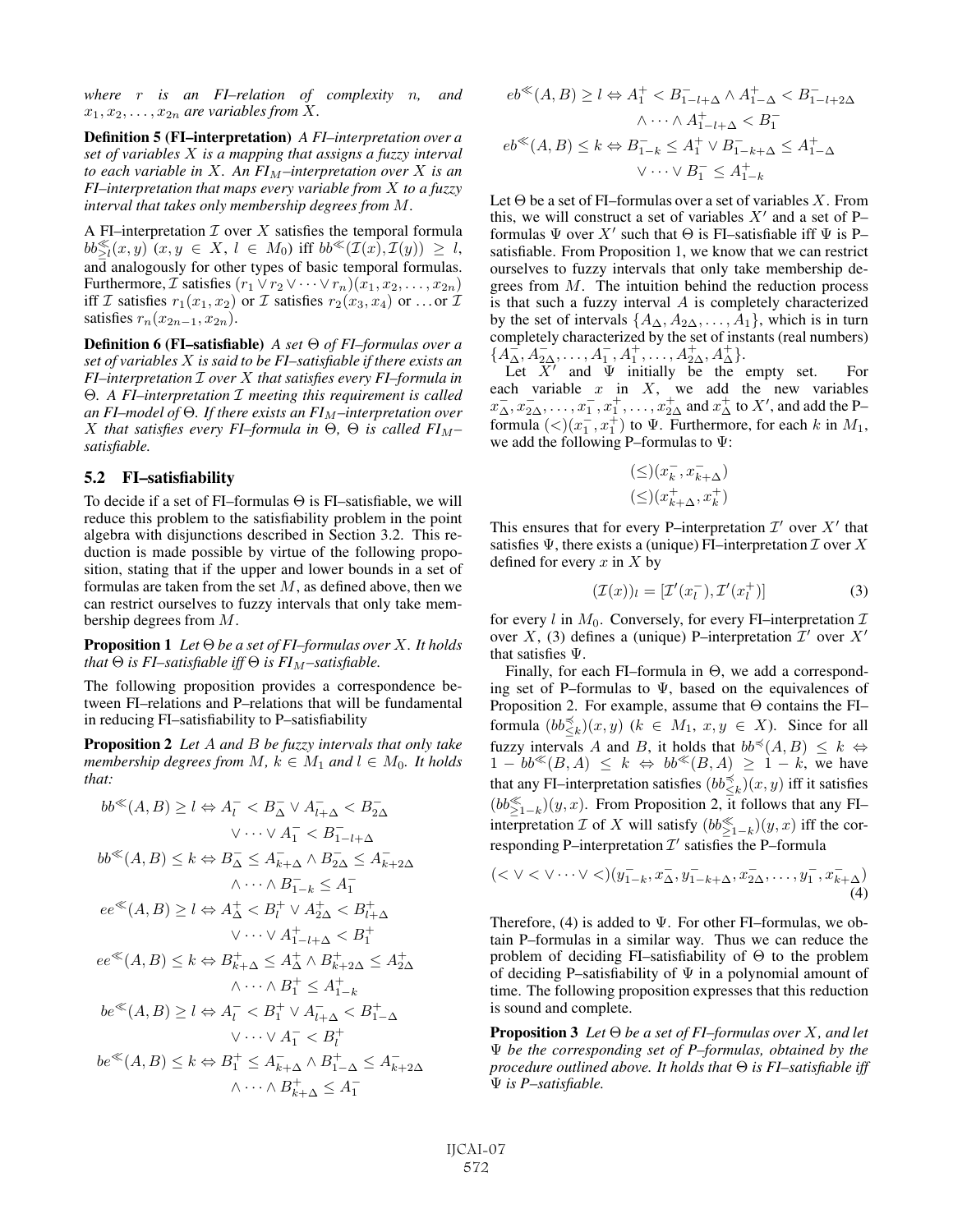#### 5.3 Computational complexity

Let  $A$  be a subset of  $F$ , the set of all FI-relations. We call  $FISAT(\mathcal{A})$  the problem of deciding whether a set of FI–formulas involving only FI–relations from A, is FI– satisfiable. Deciding the satisfiability of a set of P–formulas is NP–complete [Broxvall and Jonsson, 2003], hence, since deciding FI–satisfiability can be polynomially reduced to deciding P–satisfiability, FISAT( $\mathcal{A}$ ) is in NP for every  $\mathcal{A}\subset\mathcal{F}$ . As will become clear below,  $FISAT(\mathcal{F})$  is also NP–hard, and thus NP–complete. However, deciding the satisfiability of a set of P–formulas without disjunctions is tractable [Vilain *et al.*, 1989]. From Proposition 2, it follows that a significant subset of the FI–relations corresponds to P–relations without disjunctions. We will refer to this subset as  $\mathcal{F}_t$ . It holds that

$$
\mathcal{F}_t = \{bb_{\geq l}^{\preccurlyeq}| l \in M_0\} \cup \{bb_{\leq k}^{\preccurlyeq}| k \in M_1\} \cup \{ee_{\geq l}^{\preccurlyeq}| l \in M_0\}
$$
\n
$$
\cup \{ee_{\leq k}^{\preccurlyeq}| k \in M_1\} \cup \{be_{\leq k}^{\preccurlyeq}| k \in M_1\} \cup \{be_{\leq k}^{\preccurlyeq}| k \in M_1\}
$$
\n
$$
\cup \{eb_{\geq l}^{\preccurlyeq}| l \in M_0\} \cup \{eb_{\leq l}^{\preccurlyeq}| l \in M_0\}
$$
\n
$$
\cup \{bb_{\geq 0}^{\preccurlyeq}, be_{\leq 1}^{\preccurlyeq}, ee_{\leq 1}^{\preccurlyeq}, be_{\geq 1}^{\preccurlyeq}, be_{\leq 1}^{\preccurlyeq}, eb_{\leq 0}^{\preccurlyeq}, eb_{\leq 0}^{\preccurlyeq}\}
$$

From the tractability of the satisfiability of P–formulas without disjunctions, we immediately obtain that  $FISAT(\mathcal{F}_t)$  is tractable. To show that  $\mathcal{F}_t$  is a maximal tractable subset of  $F$ , it is sufficient to prove that for any FI-relation  $r$  in  $\mathcal{F}\setminus\mathcal{F}_t$ , FISAT( $\mathcal{F}_t\cup\{r\}$ ) is NP–hard. For every r in  $\mathcal{F}\setminus\mathcal{F}_t$ , we can show that 3SAT can be polynomially reduced to FISAT( $\mathcal{F}_t \cup \{r\}$ ), obtaining the following proposition.

**Proposition 4**  $\mathcal{F}_t$  *is a maximal tractable subset of*  $\mathcal{F}_t$  *i.e.*, *FISAT(* $\mathcal{F}_t$ *) is tractable, and for any r in*  $\mathcal{F}\setminus\mathcal{F}_t$ , *FISAT(* $\mathcal{F}_t \cup$ {r}*) is NP–complete.*

#### 5.4 Entailment and BTVB

Let  $\Theta$  be a set of FI–formulas over X, and  $\gamma$  an FI–formula over X. We say that  $\Theta$  entails  $\gamma$ , written  $\Theta \models \gamma$ , iff every FI–model of  $\Theta$  is also an FI–model of  $\{\gamma\}$ . The notion of entailment is important for applications, because it allows to draw conclusions that are not explicitly contained in an initial set of assertions. We will restrict ourselves to the case where only FI–relations from  $\mathcal{F}_t$  are used, and, in particular, show that the tractability of  $\mathcal{F}_t$  w.r.t. satisfiability checking carries over to entailment checking. To show how entailment for a particular  $\Theta$  and a basic FI–relation r can be reduced to deciding FI–satisfiability, we first define a mapping  $neg$  from basic FI–relations to basic FI–relations, defined as ( $k \in M_1$ ,  $l \in M_0$ 

$$
\begin{array}{ll} neg(bb_{\leq k}^{\preccurlyeq}) = bb_{\geq k+\Delta}^{\preccurlyeq} & neg(bb_{\leq k}^{\preccurlyeq}) = bb_{\geq k+\Delta}^{\preccurlyeq} \\ neg(bb_{\geq l}^{\preccurlyeq}) = bb_{\leq l-\Delta}^{\preccurlyeq} & neg(bb_{\geq l}^{\preccurlyeq}) = bb_{\leq l-\Delta}^{\preccurlyeq} \end{array}
$$

and analogous for the other basic FI–relations.

Proposition 5 *Let* Θ *be a set of FI–formulas over* X*, involving only FI–relations from* Ft*, and* r *a basic FI–relation. It holds that*  $\Theta \models r(x, y)$  *iff*  $\Theta \cup \{neg(r)(x, y)\}$  *is not FI– satisfiable.*

**Corollary 1** *Deciding whether*  $\Theta \models r(x, y)$  *holds for a basic FI–relation* r *and a set* Θ *of FI–formulas involving only FI–relations from*  $\mathcal{F}_t$ *, is tractable.* 

Another reasoning task that is of interest to practical applications is finding the Best Truth Value Bound (BTVB), a notion we borrow from fuzzy description logics [Straccia, 2001]. In the following discussion, we will restrict ourselves to the measure  $bb\lessgtr$ ; for  $bb\lessgtr$ ,  $ee \lessgtr$ ,  $ee \lessgtr$ ,  $be \lessgtr$ ,  $be \lessgtr$ ,  $eb \lessgtr$  and  $eb \lessgtr$  entirely analogous results can be obtained.

The idea is that we want to find the best upper and lower bound for  $bb \preceq (\mathcal{I}(x), \mathcal{I}(y))$  over all FI–models  $\mathcal I$  of a set of FI–formulas  $\Theta$ . In other words, if x and y represent the (unknown) time span of the events  $e_x$  and  $e_y$ , then we want to establish the strongest possible bounds on the degree to which the beginning of  $e_x$  is before or at the same time as the beginning of  $e_y$ , given that the temporal relations in  $\Theta$  are satisfied. Formally, we want to obtain the value of  $lub_{bb} \ll (x, y)$ ;  $\Theta$ ) and  $glb_{bb \preccurlyeq}( (x, y); \Theta)$ , defined by

$$
lub_{bb \preccurlyeq}((x, y); \Theta) = \sup \{ bb^{\preccurlyeq}(\mathcal{I}(x), \mathcal{I}(y)) | \mathcal{I} \in mod(\Theta) \}
$$
  

$$
glb_{bb \preccurlyeq}((x, y); \Theta) = \inf \{ bb^{\preccurlyeq}(\mathcal{I}(x), \mathcal{I}(y)) | \mathcal{I} \in mod(\Theta) \}
$$

where  $mod(\Theta)$  is the set of all FI–models of  $\Theta$ . The following proposition enables us to solve the BTVB problem by checking a constant number of entailments.

Proposition 6 *Let* Θ *be a set of FI–formulas over* X*, involving only FI–relations from*  $\mathcal{F}_t$ *, and*  $x, y \in X$ *. It holds that the supremum in*  $lub_{bb} \preccurlyeq ( (x, y); \Theta )$  *and the infimum in*  $glb_{bb} \preccurlyeq ((x, y); \Theta)$  *are attained for some m in M*.

Hence, given the conditions from Proposition 6, we obtain

$$
lub_{bb\preceq}((x,y);\Theta) = \max\{k|k \in M_1 \text{ and } \Theta \models bb_{\leq k}^{\preceq}(x,y)\}
$$

$$
glb_{bb\preceq}((x,y);\Theta) = \min\{l|l \in M_0 \text{ and } \Theta \models bb_{\geq l}^{\preceq}(x,y)\}
$$

Corollary 2 *Calculating the best truth value bound w.r.t. a set*  $\Theta$  *of FI–formulas involving only FI–relations from*  $\mathcal{F}_t$ *, is tractable.*

## 6 Concluding remarks

We have shown how qualitative reasoning about vague events can be reduced to reasoning in a well–known point algebra with disjuntions, thus obtaining sound and complete procedures for several interesting reasoning tasks. Reasoning about vague events is shown to be NP–complete. An important advantage of our approach is that we can draw upon well– established results for solving disjunctive temporal reasoning problems. For example, in [Tsamardinos and Pollack, 2003], techniques such as conflict–directed backjumping and no–good search are used to solve disjunctive temporal reasoning problems more efficiently. These techniques can easily be adapted to solve the reasoning tasks discussed in this paper.

To support tractable reasoning, we have identified a maximal tractable subset of qualitative relations. This is an important result, as we believe that the relations in this subset are sufficient for many applications. An interesting direction for future work, however, is to identify particular classes of tractable problem instances, e.g., based on decomposition methods for constraint satisfaction problems (e.g., [Gottlob *et al.*, 2000]). Such classes may involve relations that are not contained in the maximal tractable subset identified in this paper, by imposing restrictions on the variables the relations can be applied to.